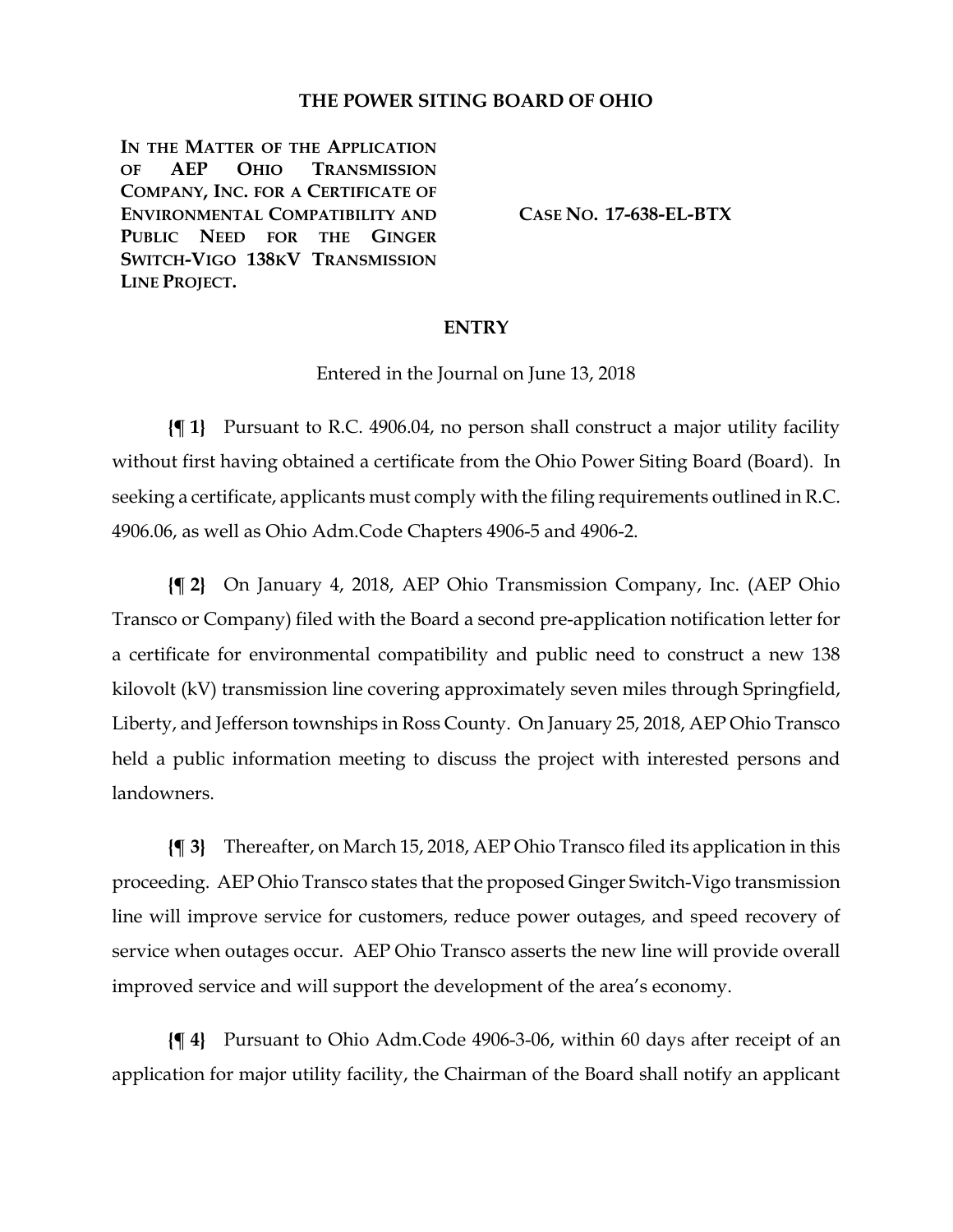of the acceptance or rejection of the application as complete. By letter filed May 14, 2018, the Board notified AEP Ohio Transco its original application was sufficiently complete to permit Staff to commence its review and investigation of the application. The letter directed AEP Ohio Transco, pursuant to Ohio Adm.Code 4906-3-06 and 4906-3-07, to serve appropriate government officials and public agencies with copies of the complete, certified application and to file proof of service with the Board. Further, the letter directed AEP Ohio Transco, pursuant to R.C. 4906.06(F) and Ohio Adm.Code 4906-3-12, to submit the application fee.

**{¶ 5}** On June 5, 2018, AEP Ohio Transco filed its certificate of service of its accepted and complete application, in accordance with the requirements of Ohio Adm.Code 4906-3-07. AEP Ohio Transco also submitted the application fee to the Board, pursuant to Ohio Adm.Code 4906-3-12. The effective date of the filing of the application shall be June 5, 2018.

**{¶ 6}** R.C. 4906.07(A) provides that, upon receipt of an application complying with R.C. 4906.06, the Board must promptly fix a date for a public hearing not less than 60 nor more than 90 days after such receipt, and shall conclude the proceeding as expeditiously as practicable.

**{¶ 7}** Accordingly, the administrative law judge (ALJ) finds that a local public hearing in this matter shall be held on August 30, 2018, at 6:00 p.m., at the Chillicothe and Ross County Public Library, Main Library Annex, Room D, located at 140 South Paint Street, Chillicothe, Ohio 45601. The evidentiary hearing shall commence on September 13, 2018, at 10:00 a.m., in Hearing Room 11-D at the offices of the Public Utilities Commission of Ohio, 180 East Broad Street, Columbus, Ohio 43215-3793.

**{¶ 8}** Additionally, the ALJ finds that petitions to intervene in these proceedings will be accepted by the Board up to 30 days following service of the notice required by Ohio Adm.Code 4906-3-09.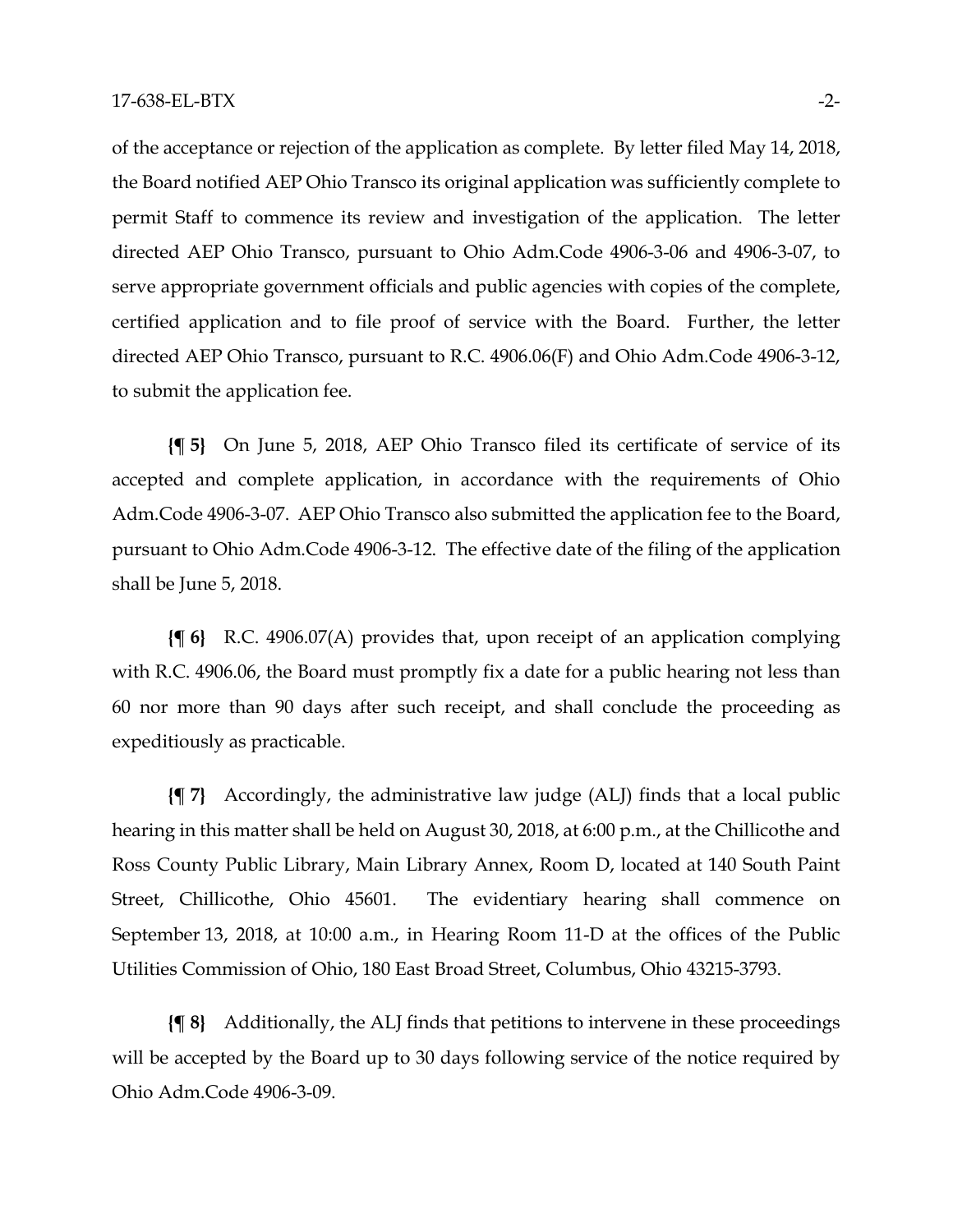**{¶ 9}** AEP Ohio Transco should issue public notices of the application and hearings, in accordance with Ohio Adm.Code 4906-3-09. As part of the information to be included in the notices, as required by Ohio Adm.Code 4906-3-09, AEP Ohio Transco shall include a statement that the public hearing in this case shall consist of two parts:

- (a) A local public hearing, pursuant to R.C.  $4906.08(C)$ , where the Board shall accept written or oral testimony from any person on August 30, 2018, at 6:00 p.m., at the Chillicothe and Ross County Public Library, Main Library Annex Room D-1, located at 140 South Paint Street, Chillicothe, Ohio 45601.
- (b) An evidentiary hearing commencing on September 13, 2018, at 10:00 a.m., at the offices of the Public Utilities Commission of Ohio, 180 East Broad Street, Hearing Room 11-D, Columbus, Ohio 43215-3793

**{¶ 10}** Further, regarding the initial notice required under Ohio Adm.Code 4906- 3-09, AEP Ohio Transco shall include the following statement as part of the initial notice:

> Petitions to intervene in the adjudicatory hearing will be accepted by the Board up to 30 days following service of the notice required by Ohio Adm.Code 4906-3-09. However, the Board strongly encourages interested persons who wish to intervene in the adjudicatory hearing to file their petitions as soon as possible. Petitions should be addressed to Docketing Division, the Ohio Power Siting Board, 180 East Broad Street, Columbus, Ohio 43215- 3793 and cite the above listed case number.

**{¶ 11}** Ohio Adm.Code 4906-2-09 provides that the ALJ shall regulate the course of the hearing including, requiring that expert or factual testimony to be offered at Board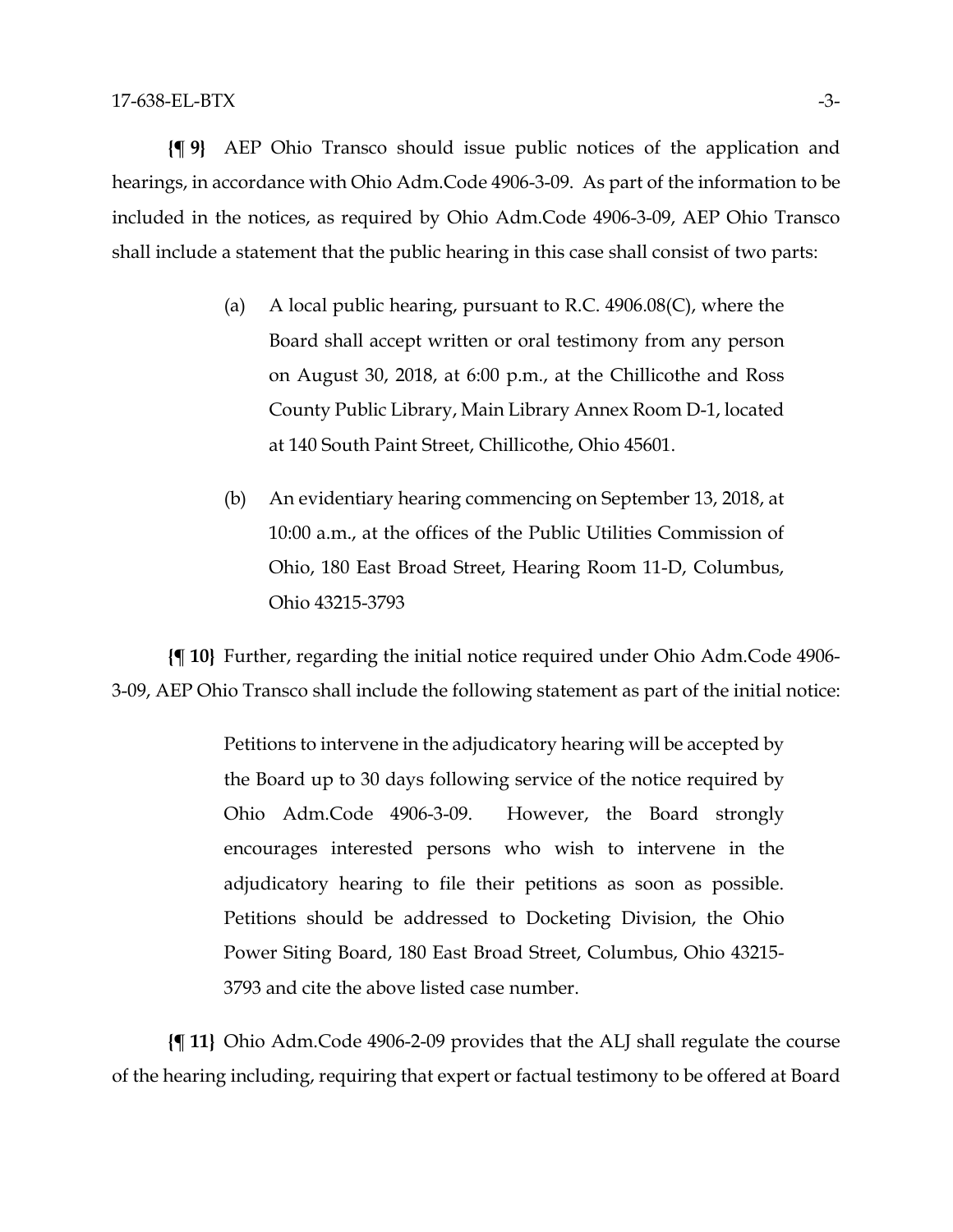proceedings be reduced to writing and filed with the Board, according to a schedule established by the ALJ. Accordingly, the ALJ finds that the following procedural schedule and process should be implemented:

- (a) Pursuant to Ohio Adm.Code 4906-3-06(C), Staff shall file its report of investigation (Staff Report) on or before August 15, 2018.
- (b) On or before August 23, 2018, each party shall file a list of issue(s) citing specific concerns about which they may be interested in pursuing cross-examination of witnesses at the evidentiary hearing.
- (c) All expert and factual testimony to be offered by AEP Ohio Transco shall be filed by September 5, 2018.
- (d) All expert and factual testimony to be offered by intervenors and Staff shall be filed by September 10, 2018.
- (e) The parties are strongly encouraged to arrange for electronic service of testimony and other pleadings among themselves. If electronic service is agreed to, the parties are also directed to provide an electronic copy to the ALJ assigned to their case.

**{¶ 12}** It is, therefore,

**{¶ 13}** ORDERED, That the hearings in this matter be scheduled at the times and places designated in Paragraph 7. It is, further,

**{¶ 14}** ORDERED, That notices of the application and hearings be issued by AEP Ohio Transco in accordance with Paragraphs 9 and 10. It is, further,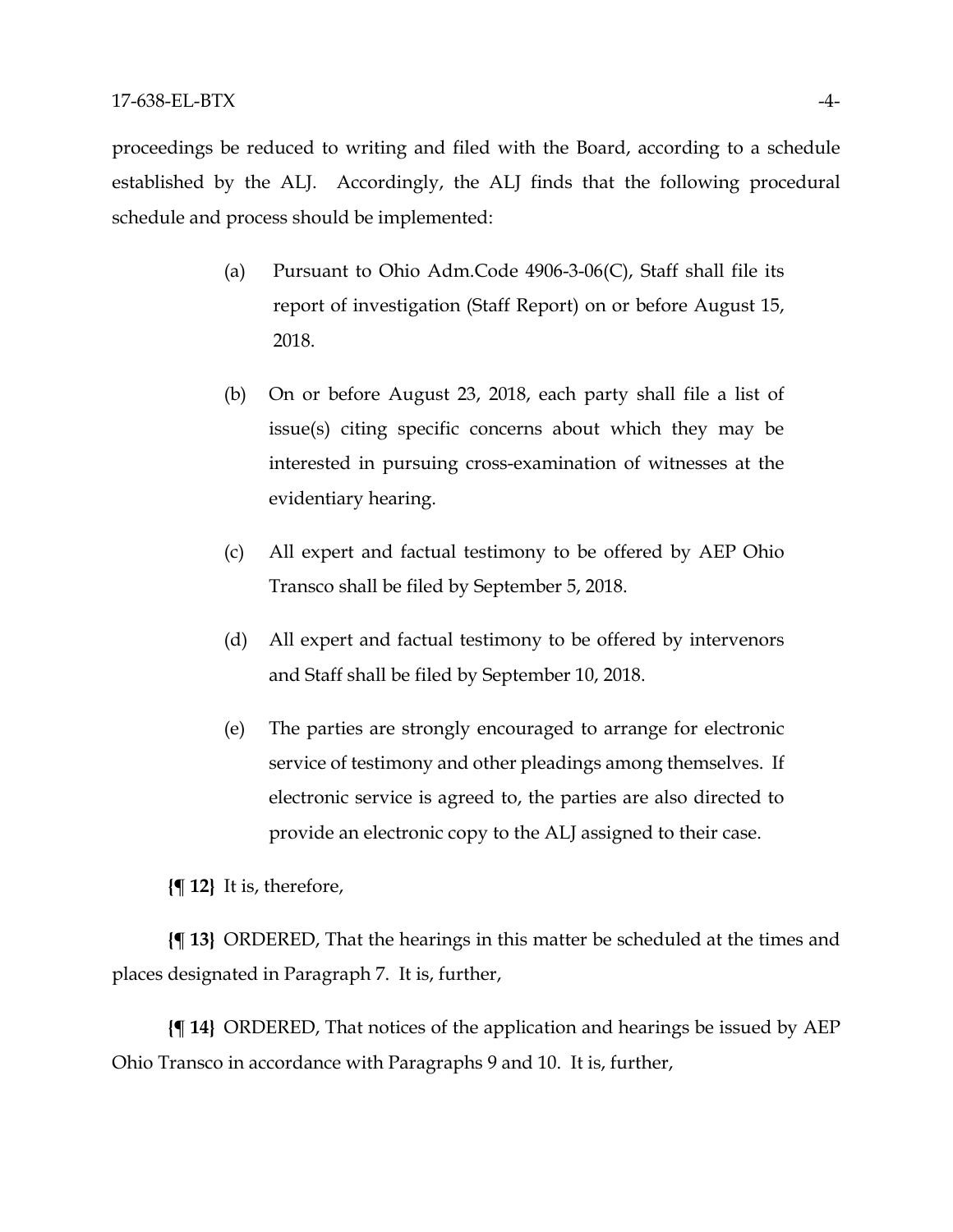**{¶ 15}** ORDERED, That the parties file their lists of issues and testimony in accordance with Paragraph 11. It is, further,

**{¶ 16}** ORDERED, That Staff file its Staff Report pursuant to Paragraph 11. It is, further,

**{¶ 17}** ORDERED, That a copy of this Entry be served upon all parties and interested persons of record.

## THE OHIO POWER SITING BOARD

/s/ Stacie Cathcart

By: Stacie Cathcart Administrative Law Judge

JRJ/sc